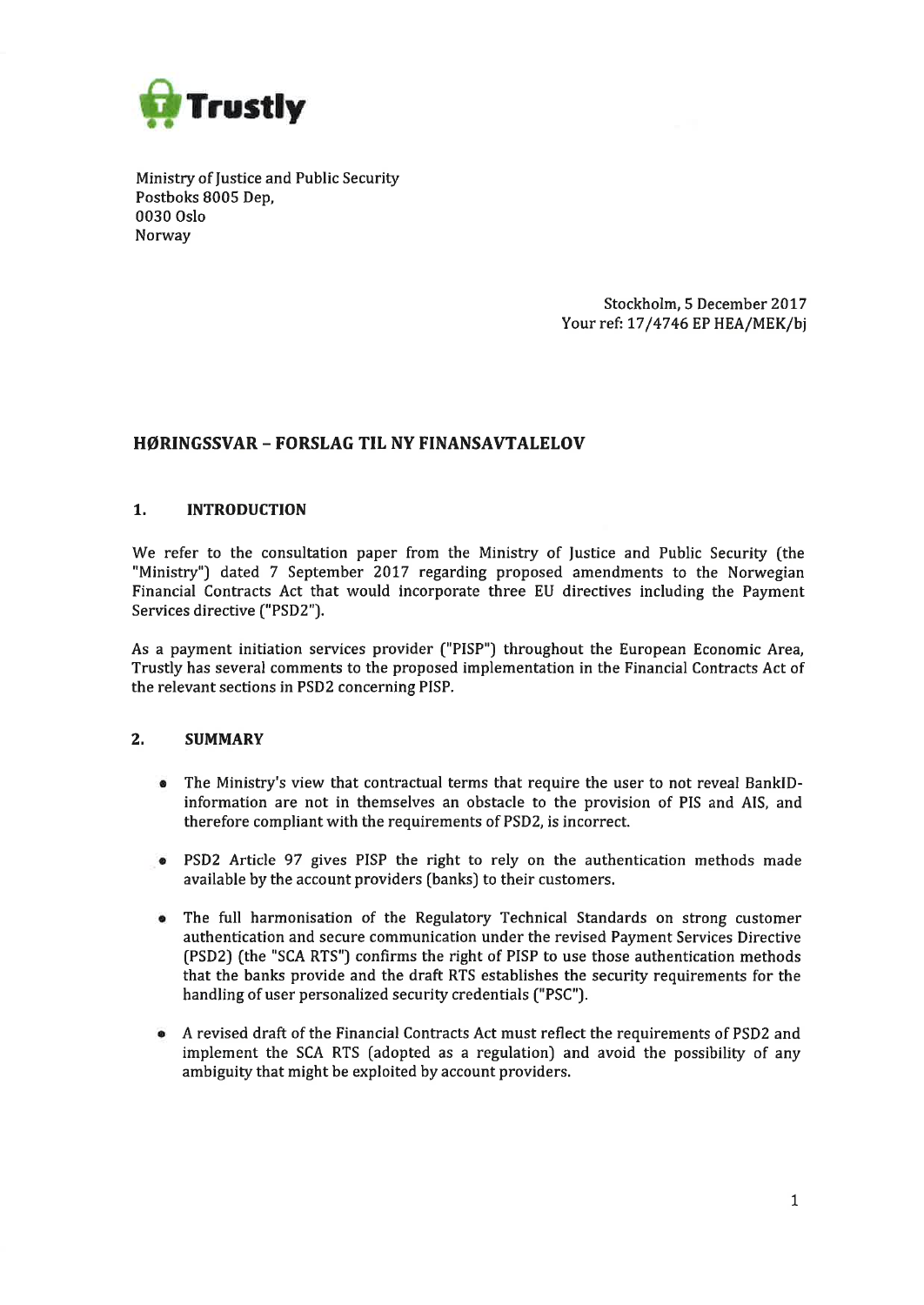

## 3. THE PAYERS'RIGHT TO MAKE USE OF PAYMENT INITIATION SERVICES

## 3.1. Current view of the Ministry

Section 4.5.2 of the consultation paper discusses the customers' right to enter into agreements for payment initiation services ("PIS') in accordance with PSD2 Article 66 {7):

#### Article 66

Rules on access to payment account in the case of payment initiation services 1. Member States shall ensure that a payer has the right to make use of a payment initiation service provider to obtain payment services as referred to in point (7) of Annex I. The right to make use of a payment initiation service provider shall not apply where the payment account is not accessible online. (Emphasis added.)

The consultation rightly points out that in order to be able to provide PIS the provider needs to be able to access the payer's account. PIS involves establishing a software bridge between the website of the merchant and the online banking platform of the payer's account servicing payment service provider (the bank account provider) in order to initiate internet payments on the basis of a credit transfer. Access to the payer's account requires the use of the authentication procedure provided by the bank and PSD2 therefore contains an obligation for the PISP to safeguard the PSC it receives:

#### Article 66

3. The payment initiation service provider shall:

(b) ensure that the personalised security credentials of the payment service user are not, with the exception of the user and the issuer of the personalised security credentials, accessible to other parties and that they are transmitted by the payment initiation service provider through safe and efficient channels; (Emphasis added.)

The consultation paper concludes, correctly, in our view, that the directive entails that the member states must ensure the users' right to use PIS, and that this right is not obstructed in the terms and conditions found in the agreements between the customer and the account servicing payment service provider.

However, Trustly does not agree with the stated view of the Ministry that it would not be considered obstruction to permit Norwegian banks to refuse to let their customers use the most common method for authentication, BanklD, as long as they provide an alternative authentication method.

"It is, for the time being, the view of the Ministry<sup>1</sup> that contractual terms that require the user to not reveal BankID-information are not in themselves an obstacle to the provision of PIS and AIS. Whether such terms are an obstacle and violate the directive will depend on whether the account servicing payment service provider can arrange another way in which the user can efficiently make use of their right to such seruices. The Ministry points out that such accommodation cannot demand any other requirements to the PIS/AIS providers other than those contained in the directive. " (Unofficial translation - emphasis added)

This view of the Norwegian Ministry of Justice and Public Security is not directly reflected in the proposed wording for the new Financial Contracts Act, however, the proposed text does not give PISP and AISP a specific right to use all means of authentication issued by the Banks. Furthermore, the obligation of the account holder to protect any PSC it receives<sup>2</sup> when seen in

<sup>1</sup>Ministry of fustice and Public Security

<sup>&</sup>lt;sup>2</sup> article 57 of the proposed Financial Contracts Act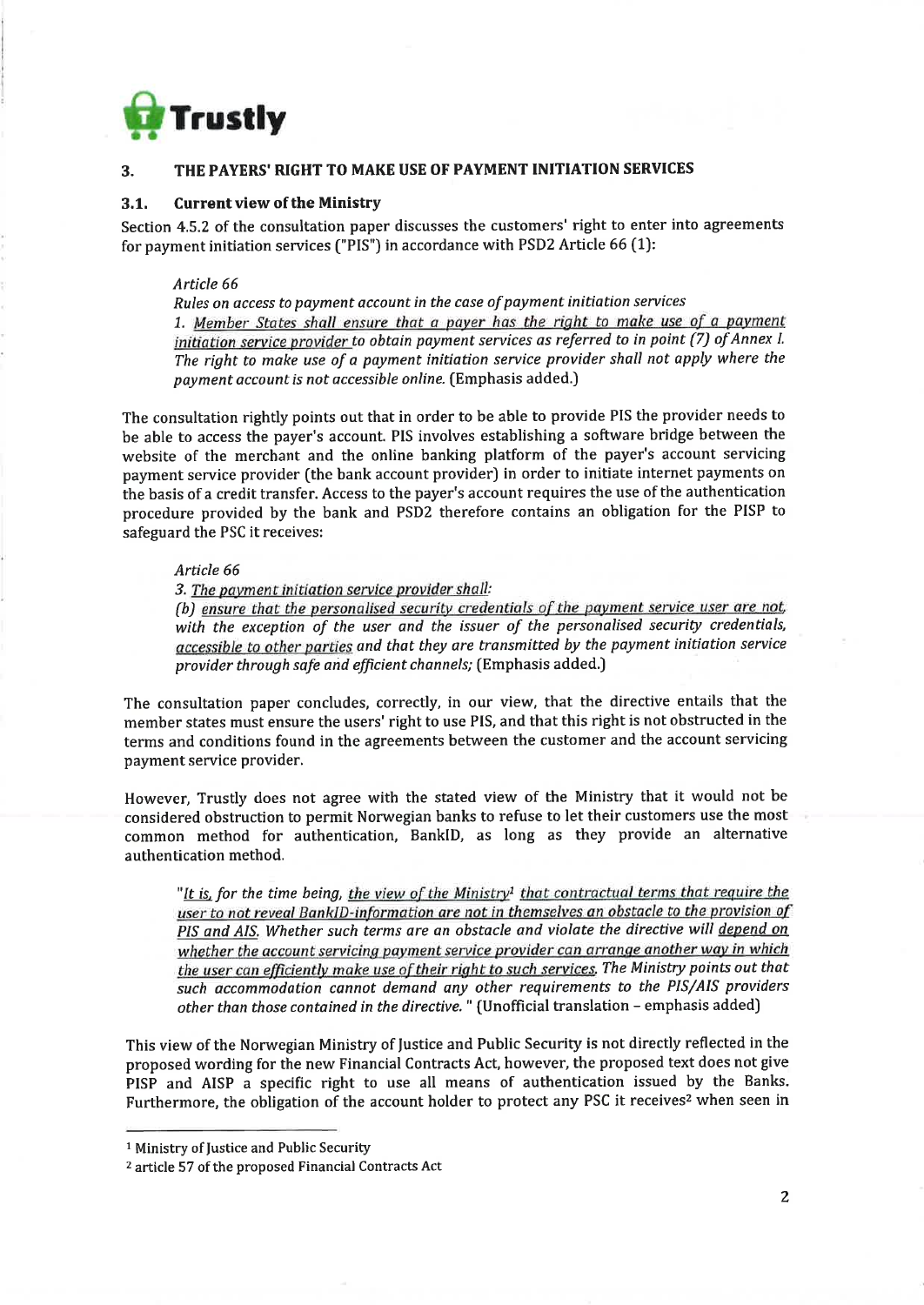

conjunction with the stated understanding of the Ministry in the consultation paper means that Norwegian banks may continue to discriminate against PIS such as Trustly in the provision of PIS/AIS services based on the current proposal.

BanklD is used by all Norwegian banks to give customers access to their online banking solutions and to use payment cards issued by the banks and has more than 3.7 million users. Denying PISP/AISP access to this authentication method would result in a significant competitive disadvantage for providers of PIS and AIS outside of the traditional account provider (banking) system and would not be in compliance with PSD2 as discussed further below.

The apparent reason given for the Ministry's decision to adopt this understanding of PSD2 is that:

"... some of the Norwegian solutions for logging on to internet banks happens via <sup>a</sup> mechanism that can be described as the user's "master key" - it gives fulI access to the internet bank and a number of public services. It would therefore be unfortunate if this "master key" wes made available to a PISP or AISP. A solution could therefore be that the account servicing pqyment seryice provider equip the user with a "guest key" with limited functionality, and which can be given to the PISP or AISP."

The understanding of the Ministry is based on an incorrect premise about security risks related to PISP and AISP. Furthermore the Ministry's understanding and proposed solution is not compliant with the requirements of PSD2.

## 3.2. Unsubstantiated security claims

## 3.2.7 PIS has an exceptional security track record

The apparent decision by the Ministry to permit banks to discriminate against PISP and AISP appears to be founded on claims that such transactions are unsecure. However, the use by a customer of a third party to initiate a payment from his/her account (PIS), is not an unsecure and unproven concept.

Trustly is a licensed Payment Institution under the supervision of the Swedish Financial Supervisory Authority operating in 29 countries and communicates 3.2 million transactions per month. Trustly already provides its services in Sweden and Denmark based on the customers using the equivalent of BanklD in those countries. The market leader in Europe for this type of payment service operates in 13 countries and communicates over 5 million transactions per month. Neither Trustly nor, to Trustly's knowledge, any other PISP have ever had any instance of data fraud.

Even though PIS are currently being provided in a secure and efficient manner outside of the regulatory framework of the current payment services directive, the introduction of PSD2 will bring PIS under regulation and lead to increased protections for customers and make payment services even safer and more resilient. Firms providing payment initiation services will need to apply for authorisation and as part of the authorisation process firms will need to demonstrate that they have implemented effective security systems and controls, access to sensitive payment data, incident management and business continuity.3 PISP will i.a. need to:

<sup>&</sup>lt;sup>3</sup> Final Report on the EBA Guidelines under Directive (EU) 2015/2366 (PSD2) on the information to be provided for the authorisation of payment institutions and e-money institutions and for the registration of account information service providers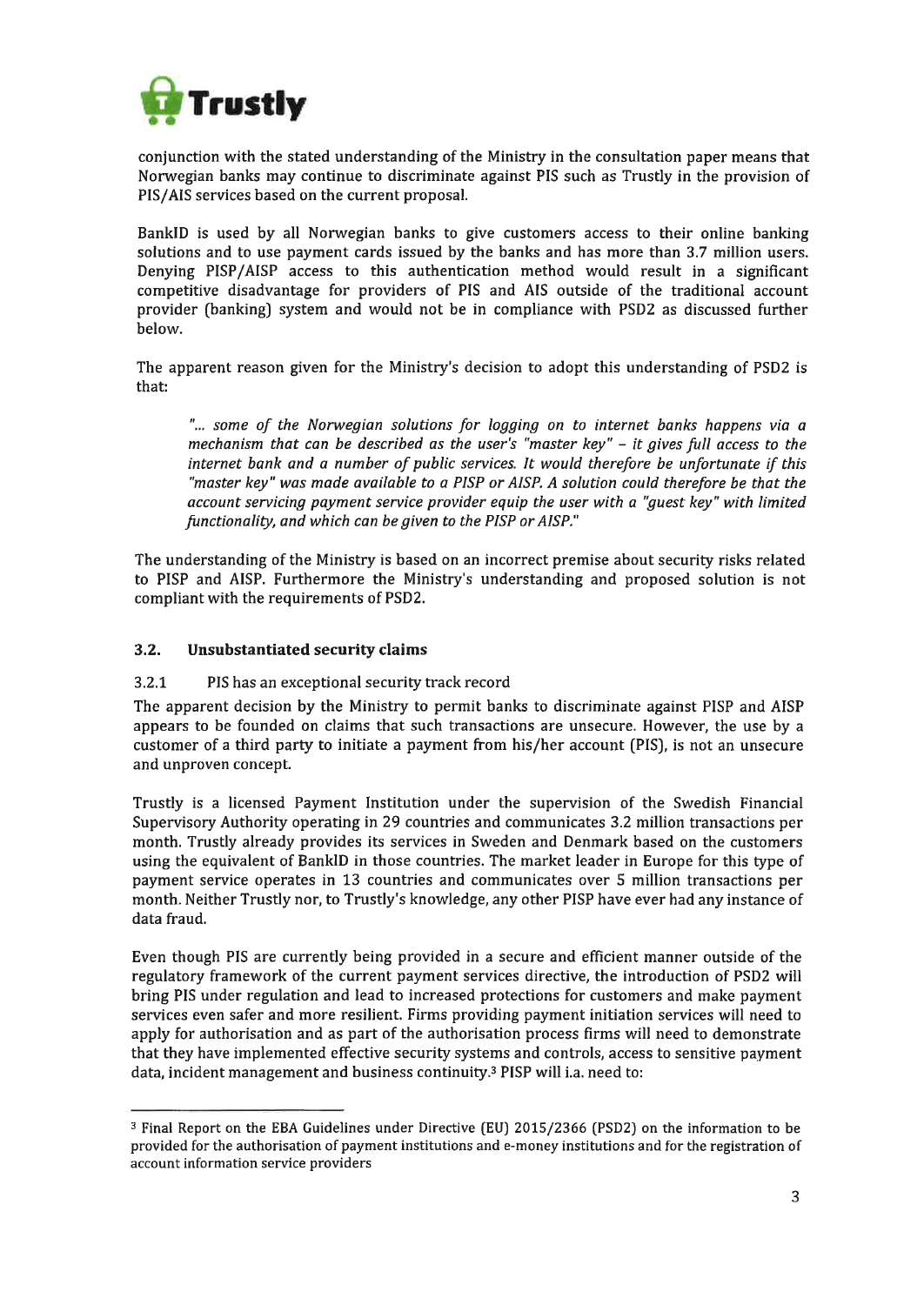

- provide security policies and procedures, including a risk assessment in relation to their services, and describe security controls and mitigation measures designed to protect payment service users a
- demonstrate that they have effective processes to monitor and handle incidents and security-related customer complaints a
- have established plans for how to deal with significant continuity disruptions, such as the failure of key systems, the loss of key data, or lack of access to premises a
- demonstrate that they have an effective process to file, monitor, track, and restrict access to sensitive payment data such as data classification, access management, and monitoring tools a

The notion that PISP are unreliable or not serious actors in the payment services industry and that "filt would therefore be unfortunate if this "master key" was made available to a PISP" is highly incorrect

The claimed security concerns relating to PIS have historically been promulgated by financial institutions with a vested interest in limiting competition in the payment services market, but are not based on any factual data, In its dialogue with Bank ID Norge and Finance Norway Trustly has requested more precise information on their security concerns, but such concerns remain vague assertions.

Similar security claims against PISP have previously been made by the German banks via their central association "Deutsche Kreditwirtschaft" to justify terms and conditions that would have prohibited their customers from using PIS services. However, the German Federal Cartel Office found that such terms restricted competition and rejected security concerns brought forward as <sup>a</sup>means of justification. The banks were unable to demonstrate the alleged security risks and it was concluded that no specific cases of abuse were known. 4

## 3.2.2 Authentication codes as a "master key"

We would also like to point out that it is not accurate to describe the PSC that a PISP may receive in its communications as being given access to a "master key" that would give full access to the internet bank of a user and also their personal profiles with a number of public services.

BanklD generates authentication codes that can only be used one time and for BanklD on mobile there is also a "dynamic linking" element so that the authentication code generated is specific to the amount of the payment transaction. Accordingly, access by PISP to an individual authentication code does not givc it full access to any other services that BanklD might be used for and with dynamic linking any possibility of interfering with payment information during each individual transmission is also eliminated. Moreover, in relation to BanklD on mobile no credentials will pass through the PISP, thus, eliminating any concern of a "master key" being shared with the PISP.

Under PSDZ the EBA, as subscribed to by the European Commission's adoption 27 November 2017 of the final version in a regulation, has in the SCA RTS developed a principle-based approach with requirements to protect confidentiality and integrity in the creation, association with PSUs, delivery, renewal and destruction of PSCs<sup>5</sup>. This includes the use of one off codes and

a Section lll, Summary of the Opinion of the Federal Cartel Office in the Court procedure giropay ./. Payment Network (File number 84 O 2/10, District Court of Cologne) s SCA RTS Chapter IV

http://ec.europa.eu/finance/docs/level-2-measures/psd2-rts-2017-7782 en.pdf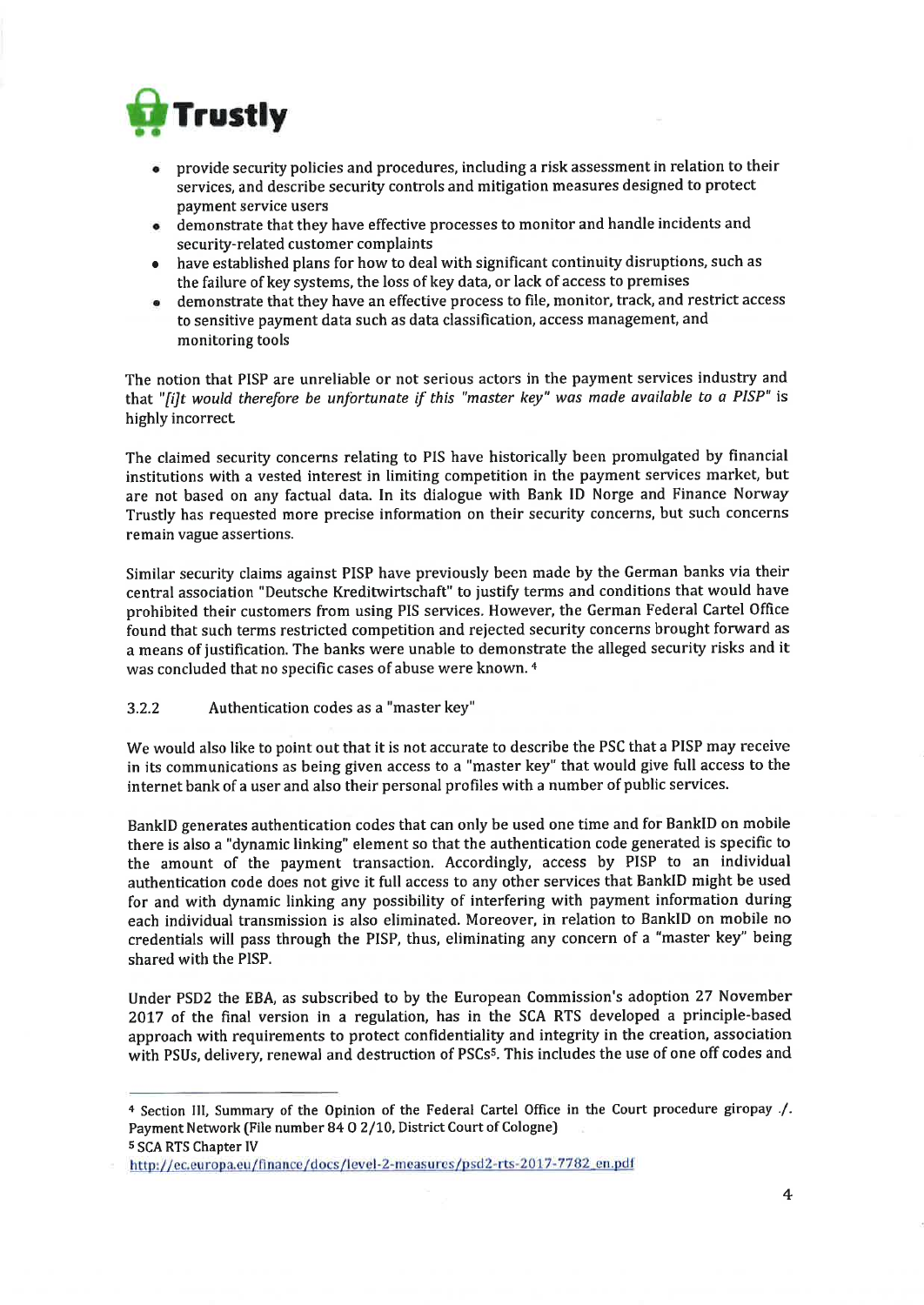

dynamic linking. Under PSD2 dynamic linking must be used for the authentication of all electronic remote payment transactions such as when using  $PIS<sup>6</sup>$  further ensuring the security for customers of using PIS.

## 3.2.3 Authentication to banking and public services

The comments from the Ministry can be understood such that they consider the Norwegian authentication solutions that can provide access to both internet banking and public services as unique and requiring special considerations with regard to PSC safety requirements.

While it is correct that Norway is ahead of most other European countries with regard to authentication procedures, we would like to point out that regulation (EU)  $N^{\circ}910/2014$  on electronic identification and trust services for electronic transactions in the internal market [elDAS Regulation) aims to enable secure and seamless electronic interactions between businesses, citizens and public authorities and ensures that people and businesses can use their own national electronic identification schemes (elDs) to access public services in other EU countries where elDs are available. However elDs are not intended just for accessing online public services, and the European Commission's Consumer Financial Services Action Plan makes it clear that the eID scheme is also intended for financial services and online business<sup>7</sup>.

## 3.3. Authentication under PSD2

Under PSDZ Article 36 payment institutions shall have access to credit institutions' payment accounts services on an objective, non-discriminatory and proportionate basis and such access shall be sufficiently extensive as to allow payment institutions to provide payment services in an unhindered and efficient manner. Furthermore, under PSD2 Article 97(5), AISP and PISP have a right to rely on all the authentication procedures provided by the account servicing payment service providers to their users.

## Article 97

## Authentication

7. Member States shall ensure that a payment service provider applies strong customer authentication where the payer:

(a) accesses its payment accaunt online;

(b) initiates an electronic payment transaction;

(c) carries out any action through a remote channel which may imply a risk of payment fraud or other abuses.

2. With regard to the initiation of electronic payment transactions as referred to in point (b) of paragraph 1, Member States shall ensure that, for electronic remote payment transactions, payment service providers apply strong customer authentication that includes elements which dynamically link the transaction to a specific amount and a specific payee.

3. With regard to paragraph 1, Member States shall ensure that payment service providers have in place adequate security measures to protect the confidentiality and integrity of payment service users' personalised security credentials.

<sup>6</sup>PSD2 Article 97(2)

<sup>7</sup>" Financial services, but also other sectors [e.g. online platforms), have a huge opportunity to seize by providing or relying on elDs which will enable their customers to do business online across all EU Member States." https://ec.europa.eu/futurium/en/blog/accelerating-uptake-eidas-update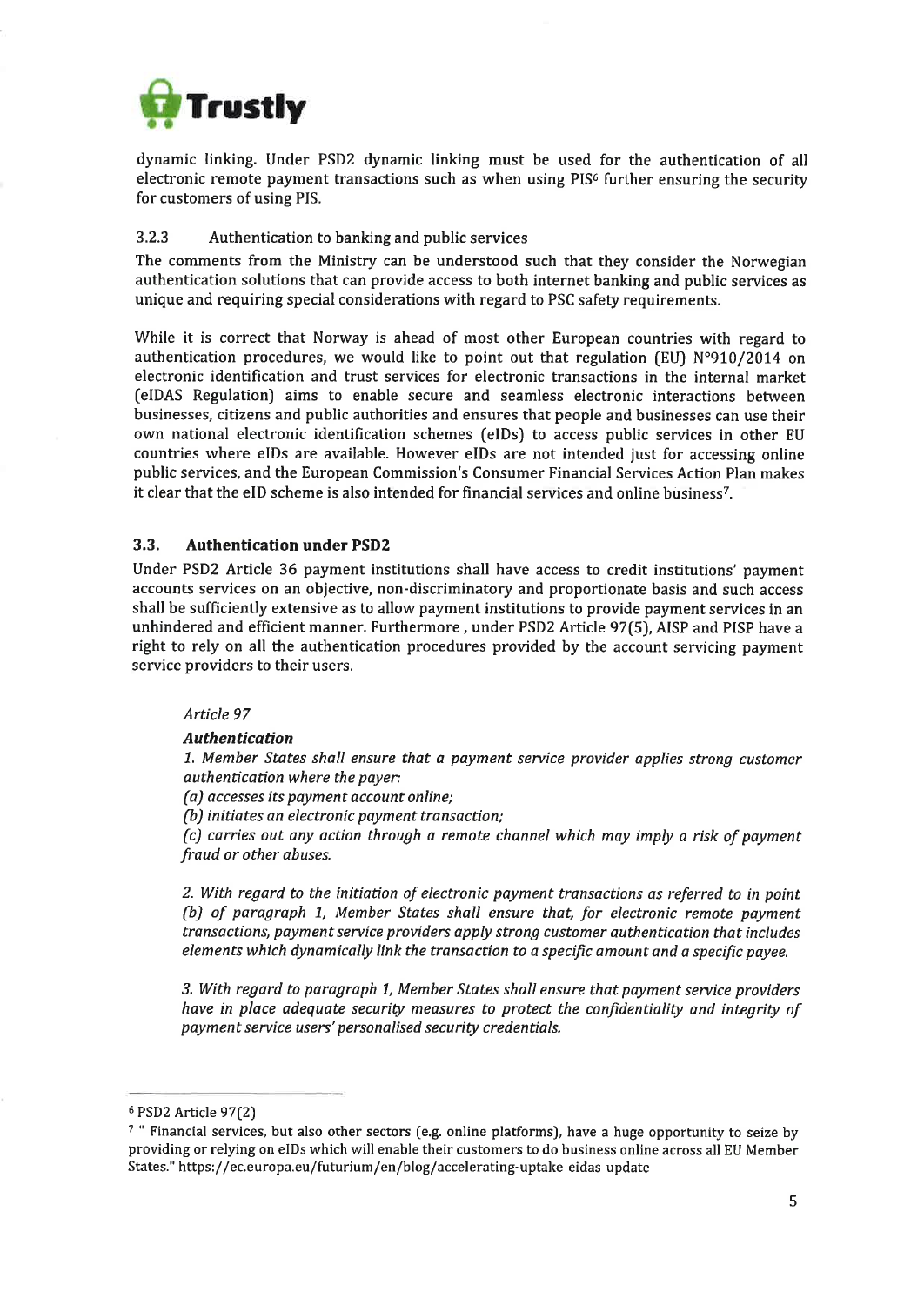

4. Paragraphs 2 and 3 shalt also apply where payments are initiated through a payment initiation service provider. Paragraphs 1 and 3 shall also apply when the information is requested through an account lnformation service provider',

5. Member States shall ensure that the account servicing payment service provider allows the payment initiation service provider and the account information service provider to rely on the authentication procedures provided by the account servicing payment service provider to the payment service user in accordance with paragraphs 1 and 3 and, where the payment initiation service provider is involved, in accordance with paragraphs 1, 2 and 3. (Emphasis added.)

The understanding of the Ministry that banks may include contractual terms that would prevent AISP and PISP from using certain authentication procedures is not compatible with this right. This even seems to be acknowledged by the Ministry when they state on page 72 of the consultation paper:

"ln Denmark they høve proposed a rule that "the qccount servicing payment services provider shall give PIS providers and AIS providers permission to use the authentication procedures that the account servicing payment services provider makes available for its users". In this is an implicit requirement that the account servicing payment services provider cannot prevent the AISP/PISP from getting access to authentication procedures" (Emphasis added.)

It is possible that the Ministry was of the understanding that the rule proposed in Denmark was a clarification in the national implementation of PSD2, but it is just implementing article 97(5).

Article 97(5) does place certain conditions on the access by PISP to the banks' authentication procedures when stating that it must be in accordance with article 97 paragraphs 1, 2 and 3. The authentication procedure must be based on strong customer authentication where the payer initiates an electronic payment [paragraph 1), for electronic remote payment transactions, the strong customer authentication must include elements which dynamically link the transaction to a specific amount and a specific payee (paragraph 2) and payment service providers have in place adequate security measures to protect the confidentiality and integrity of payment service users' personalised security credentials (paragraph 3).

Moreover, PSD2 Article 68(5) regulates that situations in which an ASPSP can deny a PISP access to a paymcnt account.

#### Article 68

## Limits of the use of the payment instrument and of the access to payment accounts by pøyment service providers

5. An account servicing payment service provider may deny an account information service provider or a payment initiation service provider access to a payment account for objectively justified and duly evidenced reasons relating to unauthorised or fraudulent access to the payment account by that account information service provider or that payment initiation service provider, including the unauthorised or fraudulent initiation of a payment transaction. (Emphasis added.)

6. In the cases referred to in paragraph 5, the account servicing payment service provider shall immediately report the incident relating to the account information service provider or the payment initiation service provider to the competent authority.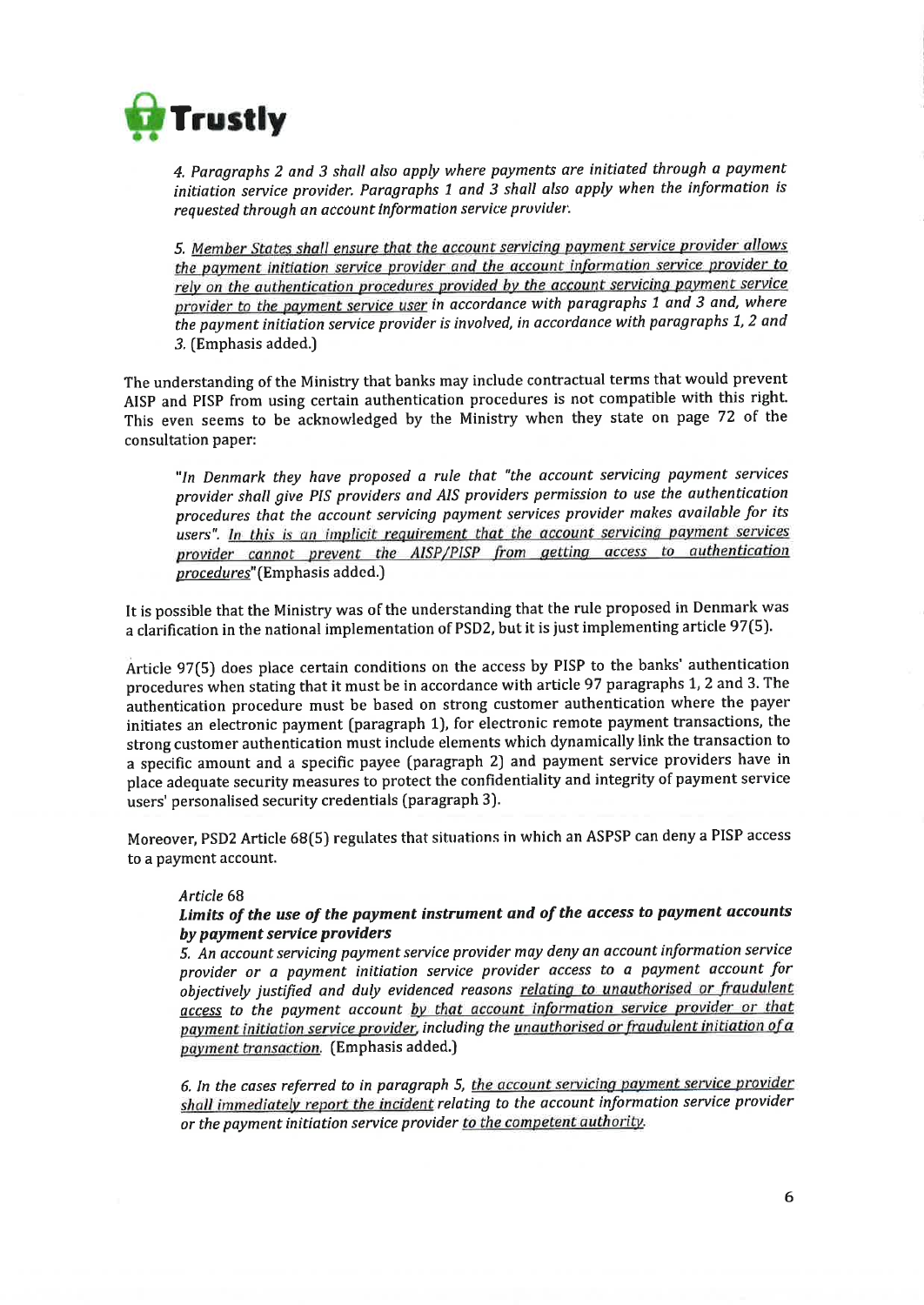

In accordance with Article 68(5) an ASPSP has very limited possibilities to deny a PISP access to a payment account. The situations regulated in Article 68 relate to unauthorised or fraudulent use by a PISP. By including a possibility for the ASPSP to deny access to a payment account by virtue of contractual terms relating to BanklD the Ministry has extended the possibility an ASPSP has to deny access to a payment account beyond that of PSD2, which is in clear violation of the intent and purpose of PSDZ. That the Ministry goes beyond the intention and purpose of PSD2 is clear when taking the Ministry's position and Article 68[5) into account. It will, pursuant to Article  $68(6)$ , be required for the ASPSP to notify the competent authority each and every time a user accepts the BanklD contractual terms as PISPs will be denied access to the payment account due to the contractual terms. Considering that thousands of users will be covered by the BanklD contractual terms the competent authority will receive, and have to deal with, thousands of such notifications, which obviously is not the intention of PSD2.

PSD2 Article 98 requires the EBA to draft regulatory technical standards (RTS) that specify the requirements of the strong customer authentication and security measures referred to in article 97 paragraphs 1,2 and 3. A final report with draft RTS on Strong Customer Authentication and common and secure communication under PSD2 Article 98 was published on 23 February 2017. The European Commission adopted the SCA RTS on 27 November 2017 by way of a regulation (full harmonisation), and it contains, along with the related discussion and consultation papers further information and discussion specifically related to the issue of PISP access to PSCs. The SCA RTS is due to become applicable around September 2019, 18 months after the date of entry into force of the SCA RTS.

The SCA RTS reiterates the right that PIS have to make use of the authentication procedures provided by that banks in Article 30 [2) and that the ASPSP cannot require additional authorisations or additional checks of the consent provided by the user to the PISP in Article 32(3)

## Article 30

## General obligations for access interfaces

2. For the purposes of authentication of the payment service user, the interfaces referred to in paragraph 1 shall allow account information service providers and payment initiation service providers to rely on all the authentication procedures provided by the account servicing payment service provider to the payment service user. (Emphasis added.)

#### Article 32

## Obligations for a dedicated interface

3. Account servicing payment service providers that have put in place a dedicated interface shall ensure that this interface does not create obstacles to the provision of payment initiation and account information services. Such obstacles, may include, among others, preventing the use by payment service providers referred to in Article  $30(1)$  of the credentials issued by account servicing payment service providers to their customers, imposing redirectian to the account servicing pqyment service provider's authentication or other functions, requiring additional authorisations and registrations in addition to those provided for in Articles 11, 14 and 15 of Directive 2015/2366, or requiring additional checks of the consent given by payment service users to providers of payment initiation and account information services.

The SCA RTS also contains specific requirements for common and secure open standards of communication. Throughout the legislative process for the RTS the question of protecting users PSC's was a central issue and the EBA invited comments and posed questions in their discussion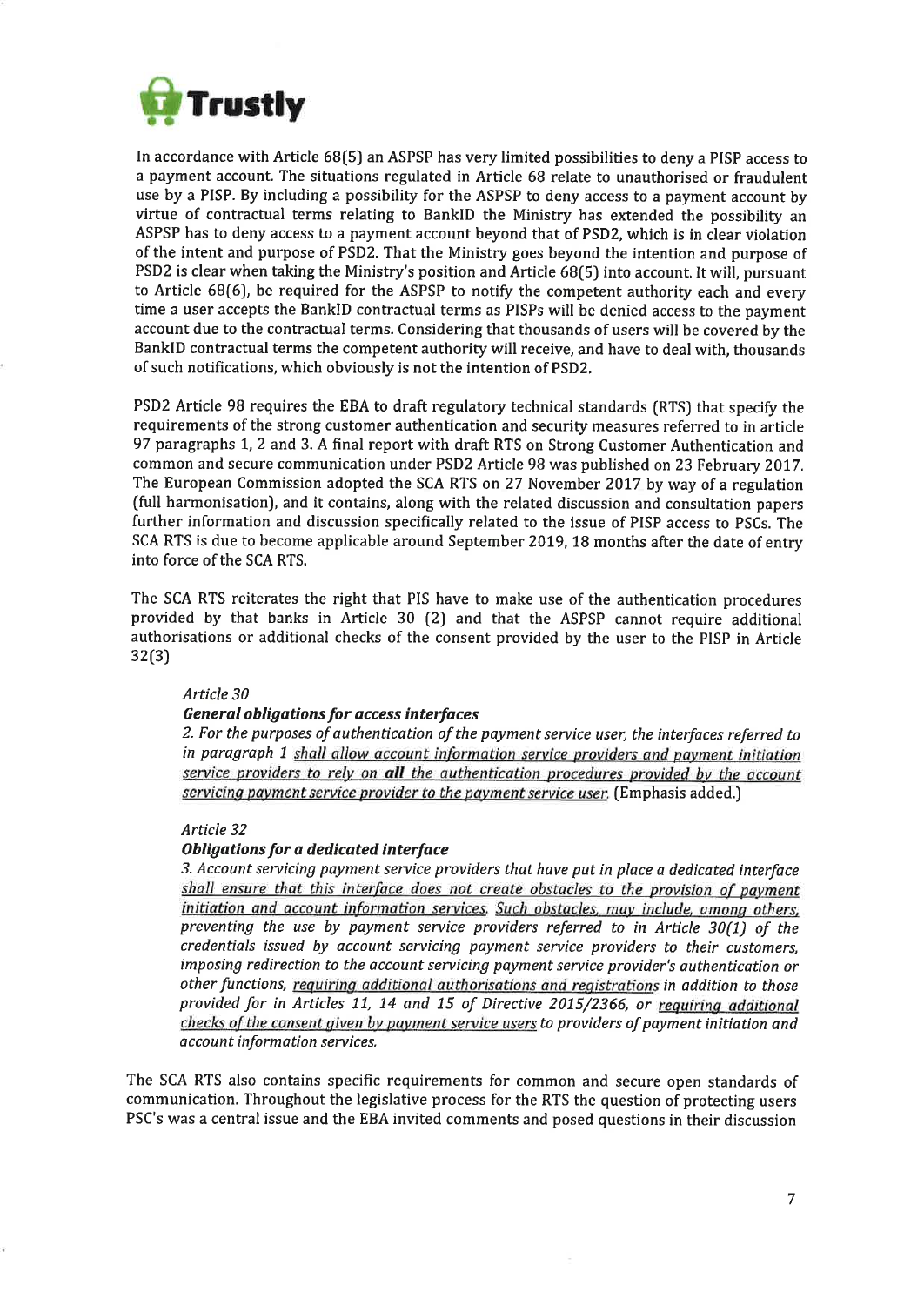

paper published 8 December 2015 8 and consultation paper published 12 August 20169 related to the protection of PSC's.

The EBA points out in the discussion paper that the primary method for ensuring the security of PSCs is by bringing PISP in the scope of regulated entities. The EBA is explicit in pointing out that the consequence of regulating PIS is not just that PISP will be subject to a number of security measures, but also that his means that PISP can rely on all the authentication procedures provided by the account providers:

55. This development [PIS and AIS] has increasingly lead to PSUs accessing the online facility of their ASPSPs payment account via the IT infrastructure of a third party provider, involving the transmission or storage of the PSU'S PSC. In order to achieve the aim expressed in recital 33 PSD2, which is to ensure continuity in the market. by enabling existing and new service providers, regardless of the business model applied by them, to offer their services with a clear and harmonised regulatory framework, the PSD2 brings AIS and PIS providers in the scope of reguiated entities

57. Inclusion of the AIS and PIS services under PSD2 has in particular the following consequences for market participants:

ii. Regulated PSPs, including AIS, PIS providers will have to comply with all the security measures deriving from the PSD2 (title IV) and delegated acts (title V). As explained in the background section, it is important to underline that only 78 months after their adoption by the Commission, will PSPs have to comply with the Regulatary Technical Standards on strong customer authentication and secure communication.

v. AIS and PIS providers will be able to rely on the authentication procedures provided by the ASPSP to the PSU to provide their services (Article 97.5). Recital 30 outlines in particular that "the personalised security credentials used for secure customer authentication by the payment service user or by the payment initiation service provider are usually those issued by the account servicing payment service providers". (Emphasis added.)

Subsequently in the EBA consultation paper the EBA again made their understanding of PIS use of authentication procedures clear.

19. In relation to how Article 97(1)b should be applied by PSPs for a card payment transaction or the provision of PIS, the EBA understands that:

a) in accordance with Article 97(5), PISPs have the right to rely on the authentication procedures provided by the account servicing payment service provider (ASPSP) to the user. In such cases, the authentication procedure wiII remain fully in the sphere of competence of the ASPSP.

<sup>9</sup> Section 3.2.2/Question 6 and related comments. EBA-CP-2016-11 12 August 2016 Consultation Paper On the draft Regulatory Technical Standards specifying the requirements on strong customer authentication and common and secure communication under PSD2.

https://www.eba.europa.eu/documents/10180/1548183/Consultation+Paper+on+draft+RTS+on+SCA+a nd+CSC+%28EBA-CP-2016-11%29.pdf

<sup>8</sup>Sections 4.3 and 4.4 Questions 10-15 and related comments. EBA/DP/2015/03 8 December 2015 Discussion Paper on future Draft Regulatory Technical Standards on strong customer authentication and secure communication under the revised Payment Services Directive (PSD2) https://www.eba.europa.eu/documents/10180/1303936/EBA-DP-2015-03+%28RTS+on+SCA+and+CSC+under+PSD2%29.pdf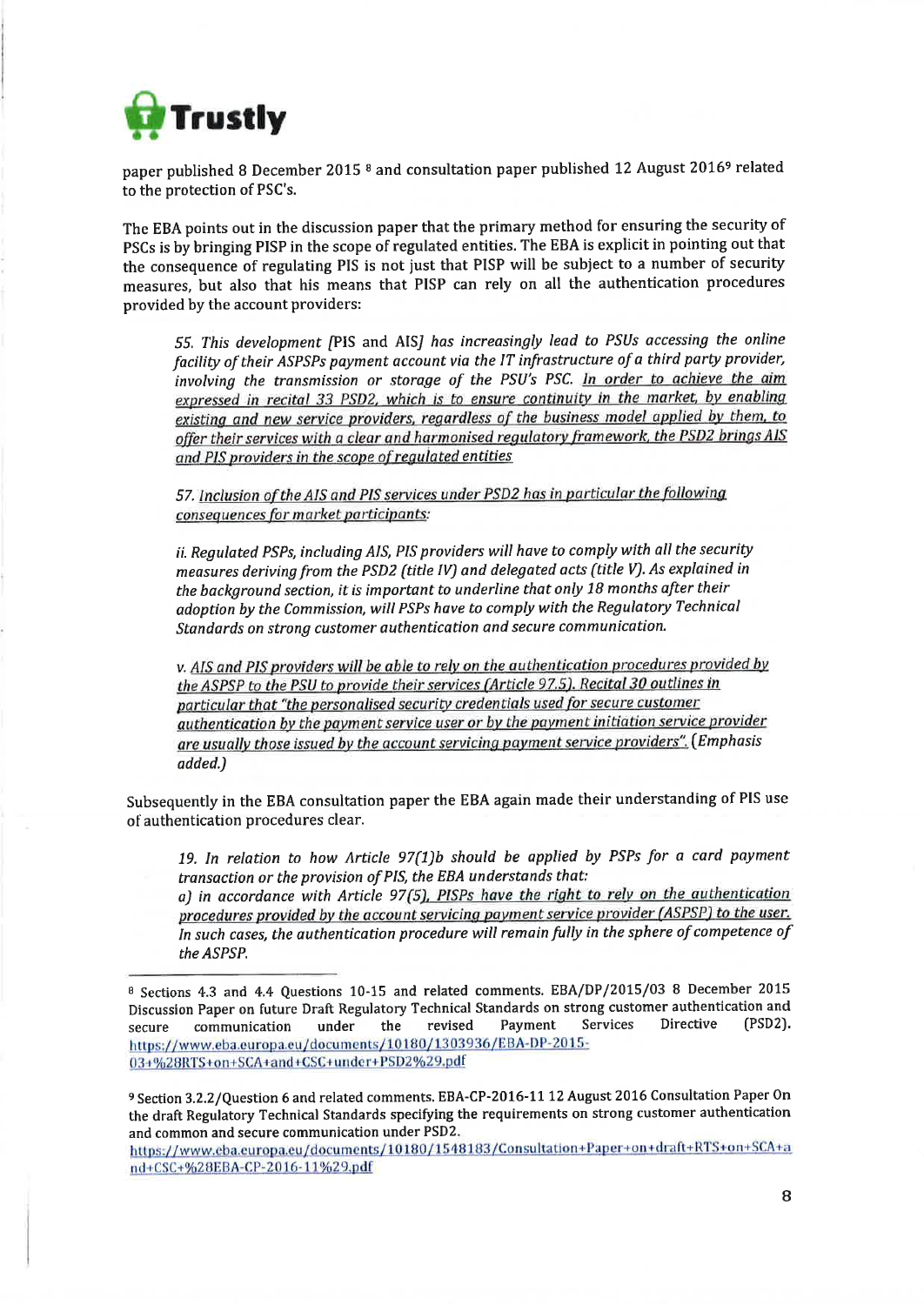

68. In order to fulfrl the mandate conferred on EBA by PSDZ, which is to specify the requirement for secure communication between the relevant actors while remaining technologically neutral, the EBA has arrived at the view that the future RTS must not prescribe the use of a specific industry standard of internet communication. Instead, EBA proposes in the draft RTS the requirements with which every communication solution used for secure communication between ASPSPs, PISPs. AISPs, and PSPs issuing card-based payment instruments will have to comply for the provision of a payment service.

69. These requirements can be summarised as follows:

b) ASPSPs shall ensure that their communication interface allow PISP or AISP to rely on the authentication procedures provided by the ASPSP to the payment service user, in compliance with Articles 97(5),  $66(3)b$  and  $67(2)b$  of PSD2;

The EBA did receive a number of responses to the discussion Paper and the consultation paper with comments from banks on the access to the PSCs by AIS and PIS providers, however these comments were rejected by the EBA based on the security requirements that PSD2 and the RTS put in place. We refer to the comments section of the final report<sup>10</sup>:

| Comments                          | <b>Summary of responses received</b>                                                                                                                                                                                                                                          | <b>EBA</b> analysis                                                                                                                                                                                                                                                                                                                                                              | Amendments |
|-----------------------------------|-------------------------------------------------------------------------------------------------------------------------------------------------------------------------------------------------------------------------------------------------------------------------------|----------------------------------------------------------------------------------------------------------------------------------------------------------------------------------------------------------------------------------------------------------------------------------------------------------------------------------------------------------------------------------|------------|
| [94] Chapter 3 (now<br>Chapter 4) | Respondents expressed their<br>disagreement with the AISPs/PISPs<br>accessing personalised security<br>credentials (PSC).                                                                                                                                                     | Recital 30 PSD2, Article 66(3) and<br>67(2) PSD2 allow AISPs and PISPs to<br>access and use PSCs and impose<br>security requirements on these<br>providers when transmitting the<br>data.                                                                                                                                                                                        | None       |
| [281] General<br>responses        | One respondent expressed concern<br>about the high risk of phishing<br>claims and was of the view that PSUs<br>should only be allowed to enter their<br>personalised security credentials<br>received from their ASPSP in the<br>secure internet environment of the<br>ASPSP. | Article 97(5) PSD2 enables<br>PISPs/AISPs to rely on<br>authentication procedures of the<br>ASPSP. This can therefore mean that<br>PSC could be entered on a different<br>website from the ASPSPs' website.<br>The EBA is therefore of the view that<br>any restriction as suggested by the<br>respondent would be in breach of<br>PSD2 and therefore cannot be<br>accommodated. | None       |

On the other hand there were some responses from PISP/AISP seeking additional clarity that the account providers and PISP/AISP should use the same authentication procedures in order to ensure neutrality and provide a level playing field between independent service providers and the banks.

"The exact same restrictions should apply to both independent AIS and ASPSP providing AIS to the PSU:

<sup>&</sup>lt;sup>10</sup> Final Report Draft Regulatory Technical Standards on Strong Customer Authentication and common and secure communication under Article 98 of Directive 2015/2366 (PSD2) https://www.eba.europa.eu/documents/10180/1761863/Final+draft+RTS+on+SCA+and+CSC+under+PS D2+(EBA-RTS-2017-02).pdf